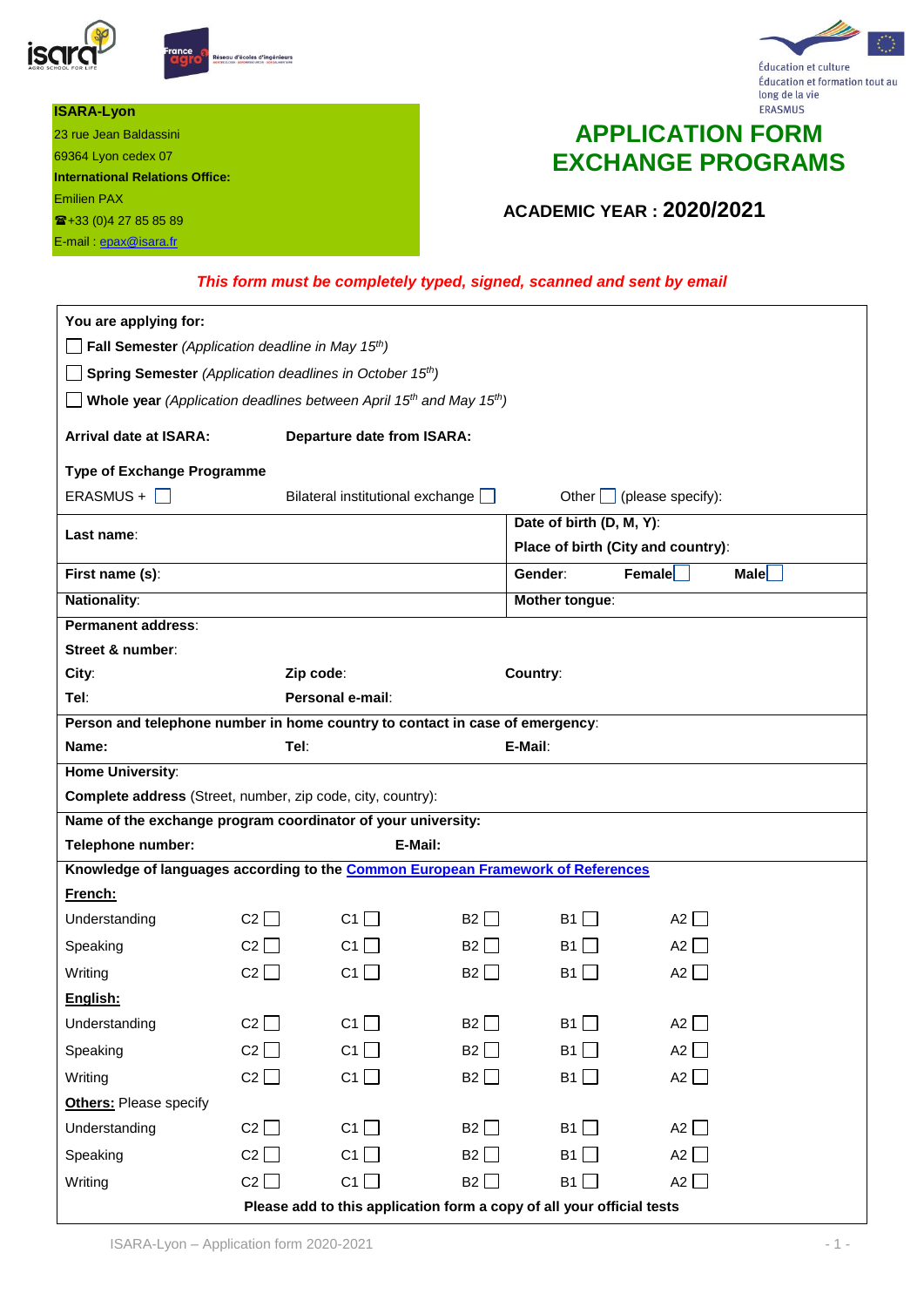



## **LEARNING AGREEMENT**

*Please consult the International Student Guide on our [website](https://www.isara.fr/en/Study-at-Isara-Lyon/Exchange-students/Academic-semesters-and-intersnhips) Admission will not be granted unless this section is fully completed and signed*

| Student's name:                                                                                                          |                                        |        |                 |  |  |
|--------------------------------------------------------------------------------------------------------------------------|----------------------------------------|--------|-----------------|--|--|
| Home institution:                                                                                                        |                                        |        |                 |  |  |
| Country:                                                                                                                 | Specialization of study chosen: CHOOSE |        |                 |  |  |
| Number of ECTS credits to be obtained at ISARA-Lyon:                                                                     |                                        |        |                 |  |  |
| Current level of studies:                                                                                                |                                        |        |                 |  |  |
| Bachelor 1 <sup>st</sup> year $\Box$ 2 <sup>nd</sup> year $\Box$ 3 <sup>rd</sup> year $\Box$ 4 <sup>th</sup> year $\Box$ | Diploma/degree expected:               |        |                 |  |  |
| Master 1 $\Box$ Master 2 $\Box$                                                                                          | Bachelor                               | Master | Engineer $\Box$ |  |  |
| Tick the equivalence if you are enrolled on an engineering degree<br>curriculum                                          |                                        | Date:  |                 |  |  |
|                                                                                                                          |                                        |        |                 |  |  |

#### **INTENDED STUDY PROGRAM**

|                                             | <b>COURSE UNIT</b>                  | <b>DURATION</b> | <b>NUMBER OF</b> |  |
|---------------------------------------------|-------------------------------------|-----------------|------------------|--|
| Code<br>(indicated on<br><b>ECTS Guide)</b> | <b>Title</b><br>End<br><b>Start</b> |                 | <b>CREDITS</b>   |  |
|                                             |                                     |                 |                  |  |
|                                             |                                     |                 |                  |  |
|                                             |                                     |                 |                  |  |
|                                             |                                     |                 |                  |  |
|                                             |                                     |                 |                  |  |
|                                             |                                     |                 |                  |  |
|                                             |                                     |                 |                  |  |
|                                             |                                     |                 |                  |  |
|                                             |                                     |                 |                  |  |
|                                             |                                     |                 |                  |  |
|                                             |                                     |                 |                  |  |
|                                             |                                     |                 |                  |  |

Further remarks on the study plan

| agree to take all exams<br>related to the course                | Student's signature:                                                                                 |                                                                  | Date: |
|-----------------------------------------------------------------|------------------------------------------------------------------------------------------------------|------------------------------------------------------------------|-------|
| I hereby approve the above plan<br>of study/learning agreement: | Home Institution - Coordinator's signature:<br>Name, signature and stamp of the institution<br>Date: |                                                                  |       |
| I hereby approve the above plan<br>of study/learning agreement: | <b>Host Institution</b><br>International Relations:                                                  | <b>Education Department:</b><br>Head of a specialization or year | Date: |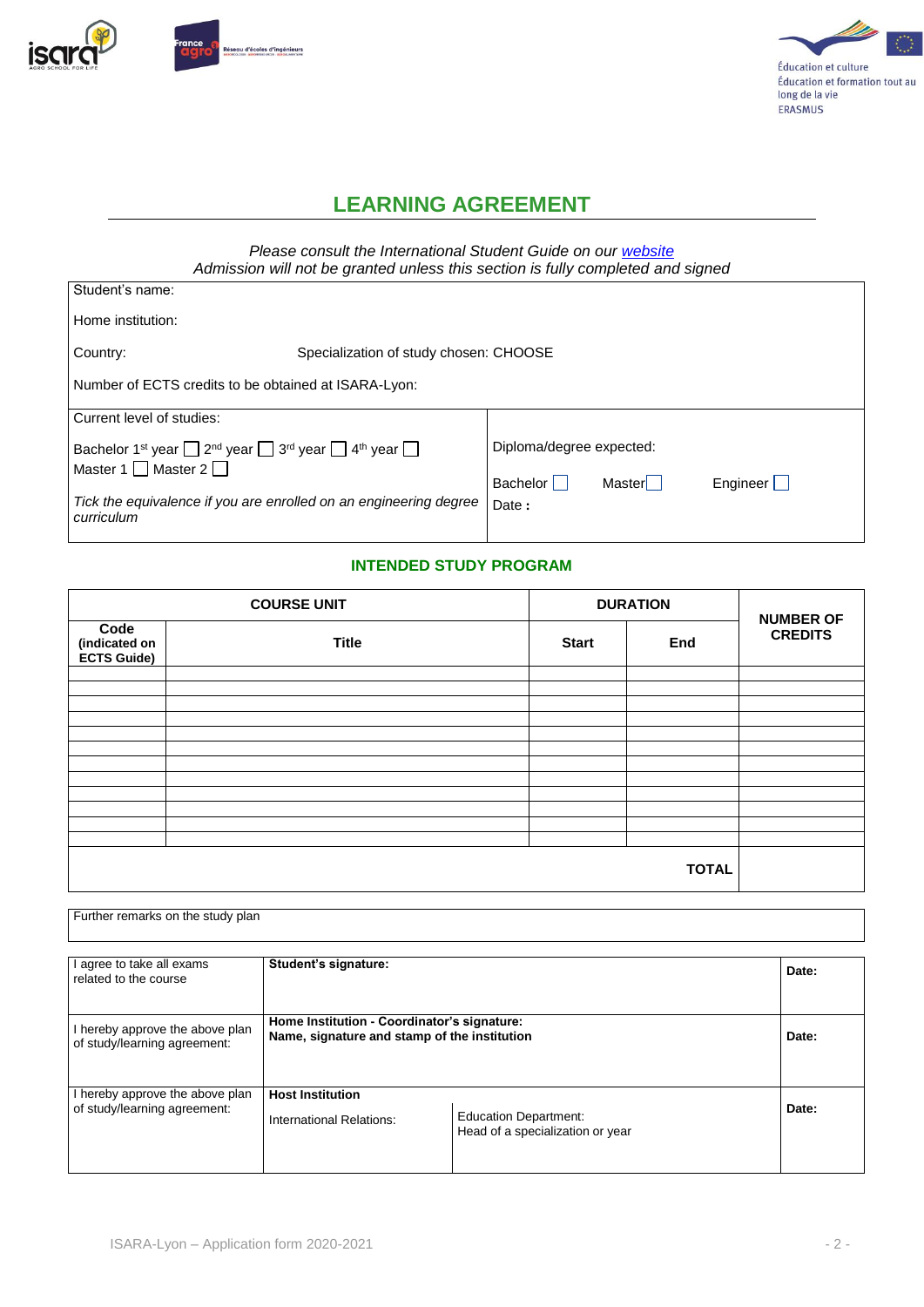



## **LETTER OF INTEREST**

#### **To be written in French if you plan to attend most of your scientific classes in French.**

**To be written in English if you plan to attend most of your scientific classes in English.**

#### *Please indicate in this letter:*

- *The reasons for applying to ISARA-Lyon,*

- *The reasons for applying for a particular specialization of study,*

- *If you want to do an internship, indicate the type of structure and internship you are looking for, why, and your experience in this or a related field.*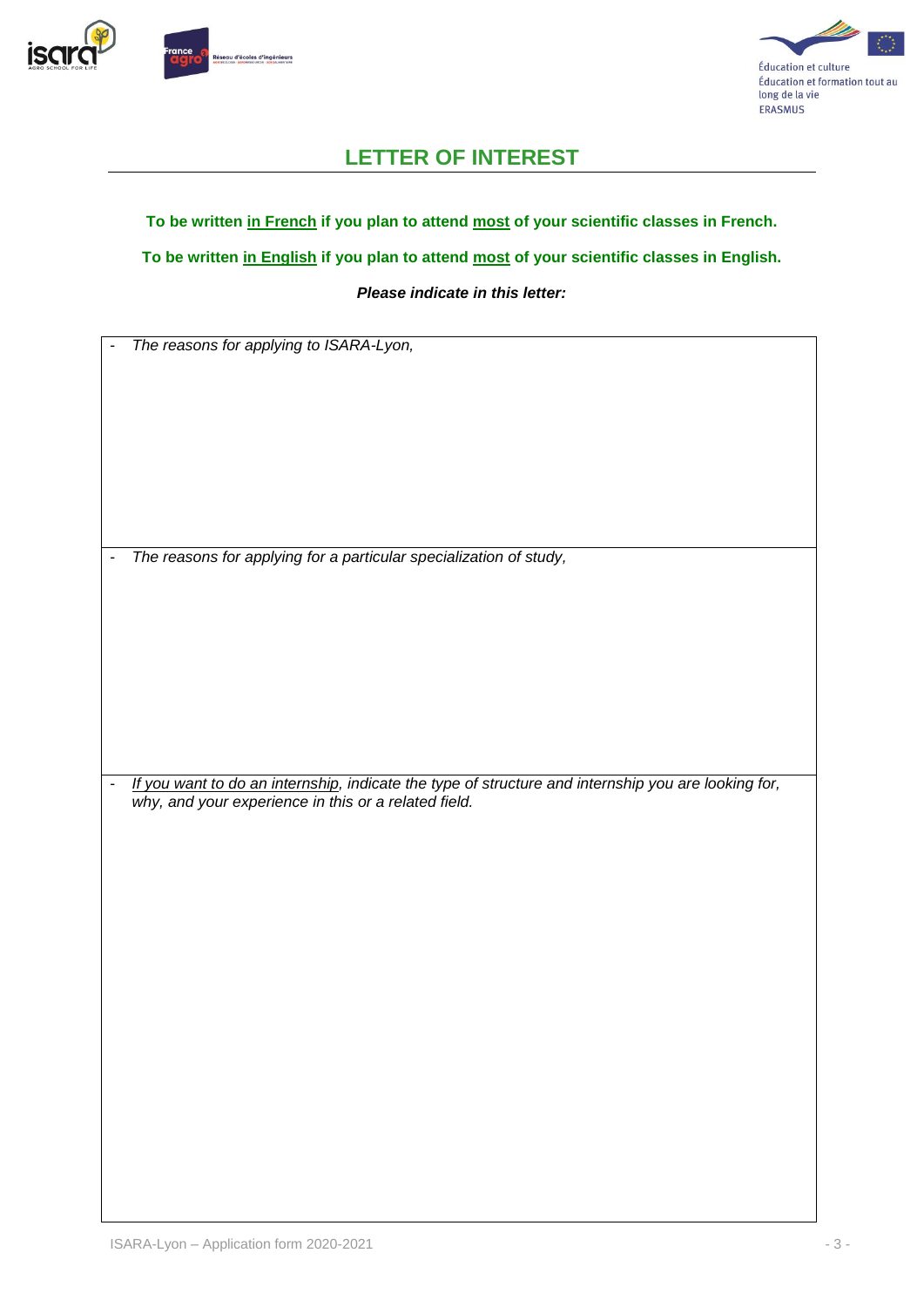



- *What qualities, know-how and life skills do you think you can bring to ISARA-Lyon?*



#### Éducation et formation tout au long de la vie **ERASMUS**

# **ACCOMODATION FORM**

**Accommodation will be allocated on a first come first serve basis and according to ISARA's possibility.**

**Remember that once ISARA-Lyon confirms allocation of the housing you requested, you are committed for the whole period of your stay. Please refer to the International Student Guide on our [website](https://www.isara.fr/en/Study-at-Isara-Lyon/Exchange-students/Academic-semesters-and-intersnhips) for detailed information.**

| Last name:                                 |                                                                                                 |                       |
|--------------------------------------------|-------------------------------------------------------------------------------------------------|-----------------------|
| First name:                                |                                                                                                 |                       |
| Person to contact in case of<br>emergency: | Name:                                                                                           | Telephone:<br>E-mail: |
| Period:                                    | Fall semester: August / September to December<br>Spring semester: January to June / July $\Box$ |                       |

Please rank accommodation options according to your preference:  $1 =$  favourite  $-9 =$  least favourite

For more details on the different choices (price, location…), please check the Course Guide for International Students on our [website.](http://www.isara.fr/en/Study-at-Isara-Lyon/Exchange-students/Academic-semesters-and-intersnhips)

|                             |                                                       | ISARA-Lyon can book a room or studio for you in a Public Crous Residence |  |                                             |                                                 |                                    | I prefer to look for my<br>own place to live               |                                    |                         |
|-----------------------------|-------------------------------------------------------|--------------------------------------------------------------------------|--|---------------------------------------------|-------------------------------------------------|------------------------------------|------------------------------------------------------------|------------------------------------|-------------------------|
| <b>ALLIX</b><br><b>Room</b> | <b>DELESSERT</b><br><b>MADELEINE</b><br>Room<br>Room. |                                                                          |  | <b>Les</b><br><b>QUAIS</b><br><b>Studio</b> | <b>Les</b><br><b>GIRONDINS</b><br><b>Studio</b> | André<br><b>LIRONDELLE</b><br>Room | <b>Les</b><br><b>GIRONDINS</b><br>room in a<br>shared flat | <b>Private</b><br><b>Residence</b> | <b>Flat to</b><br>share |
|                             |                                                       |                                                                          |  |                                             |                                                 |                                    |                                                            |                                    |                         |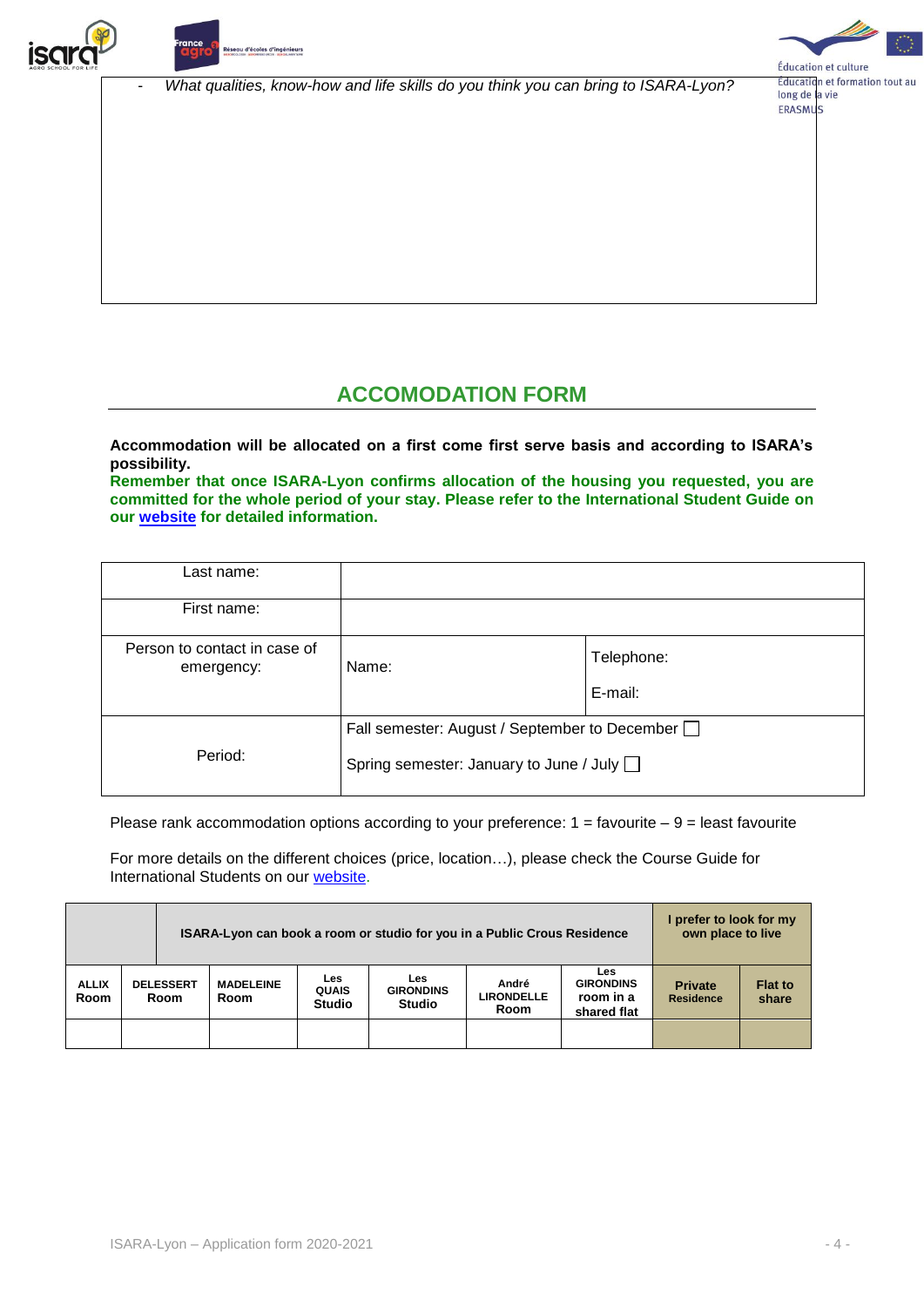



I agree to pay all rent, deposit, administrative, reservation and insurance fees requested.

I also agree to fully comply with all regulations concerning accommodation.

**Signature and date:**



Education et culture<br>Éducation et formation tout au<br>long de la vie ERASMUS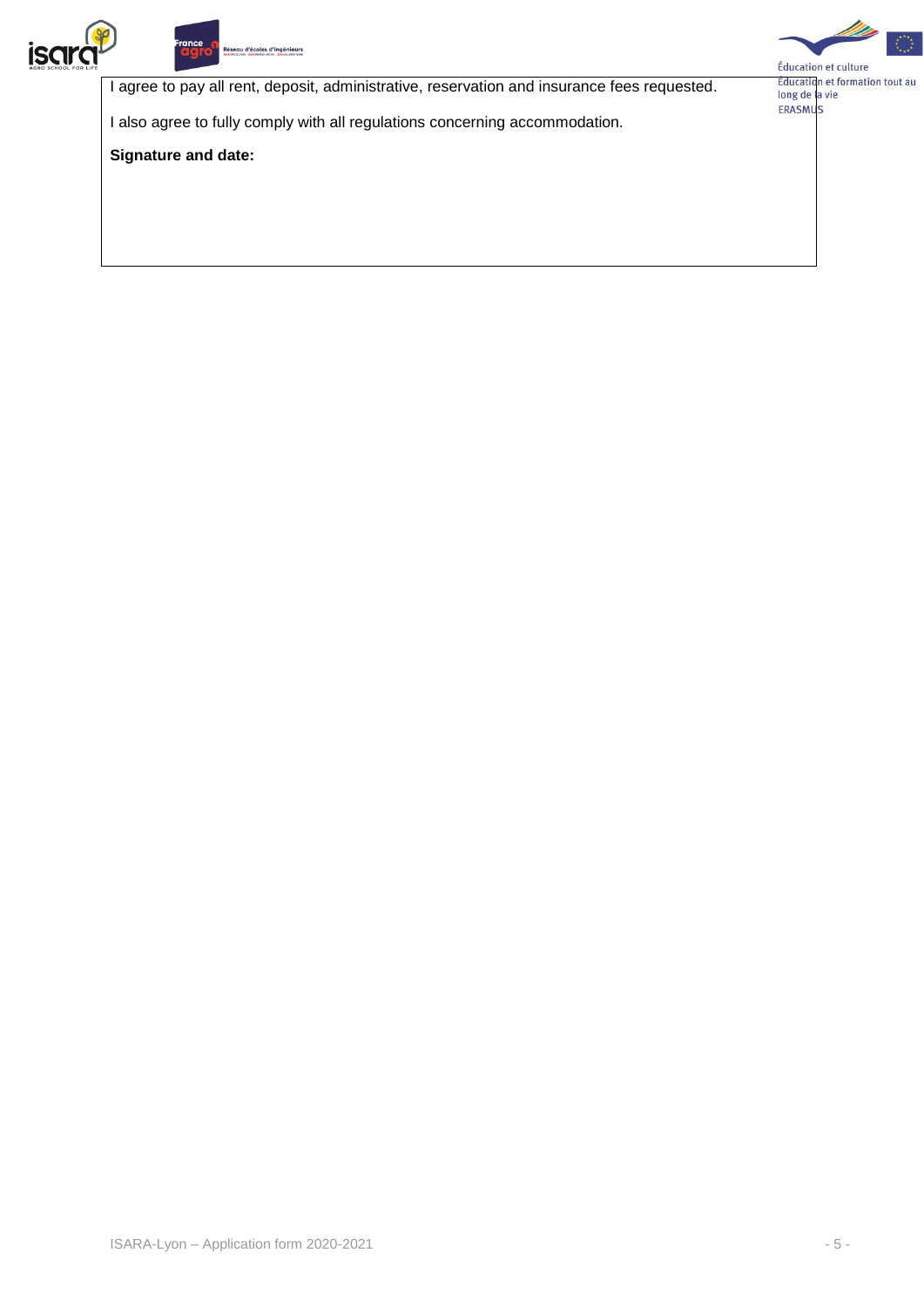





# **CERTIFICATE OF LEVEL OF FRENCH LANGUAGE**

**To attend scientific courses in French, a B1 Level** *–according to the Common European Framework of Reference for Languages–,* **is required.**

**It is necessary to have a sufficient level in this language to be comfortable in understanding the classes, but also to work with your classmates, express your ideas…**

| I, the undersigned,                                                                                                                                                                                           |
|---------------------------------------------------------------------------------------------------------------------------------------------------------------------------------------------------------------|
| Name:                                                                                                                                                                                                         |
| Surname:                                                                                                                                                                                                      |
| Acknowledge that most of the courses and work groups I will attend at ISARA-Lyon are in<br>French language.                                                                                                   |
| I declare myself having reached a sufficient level (minimum B1) in French so as to follow<br>lectures, take examinations, and work in groups in scientific courses or field trips organized<br>by ISARA-Lyon. |
| ISARA-Lyon reserves the right to require me to attend extra French courses (at my<br>expenses).                                                                                                               |
| If I fail to comply with these regulations, ISARA-Lyon is required to inform my home<br>university and I may subsequently not obtain all the credits I enrolled for.                                          |
|                                                                                                                                                                                                               |
|                                                                                                                                                                                                               |

**If you have French language test, please add it to your application form.**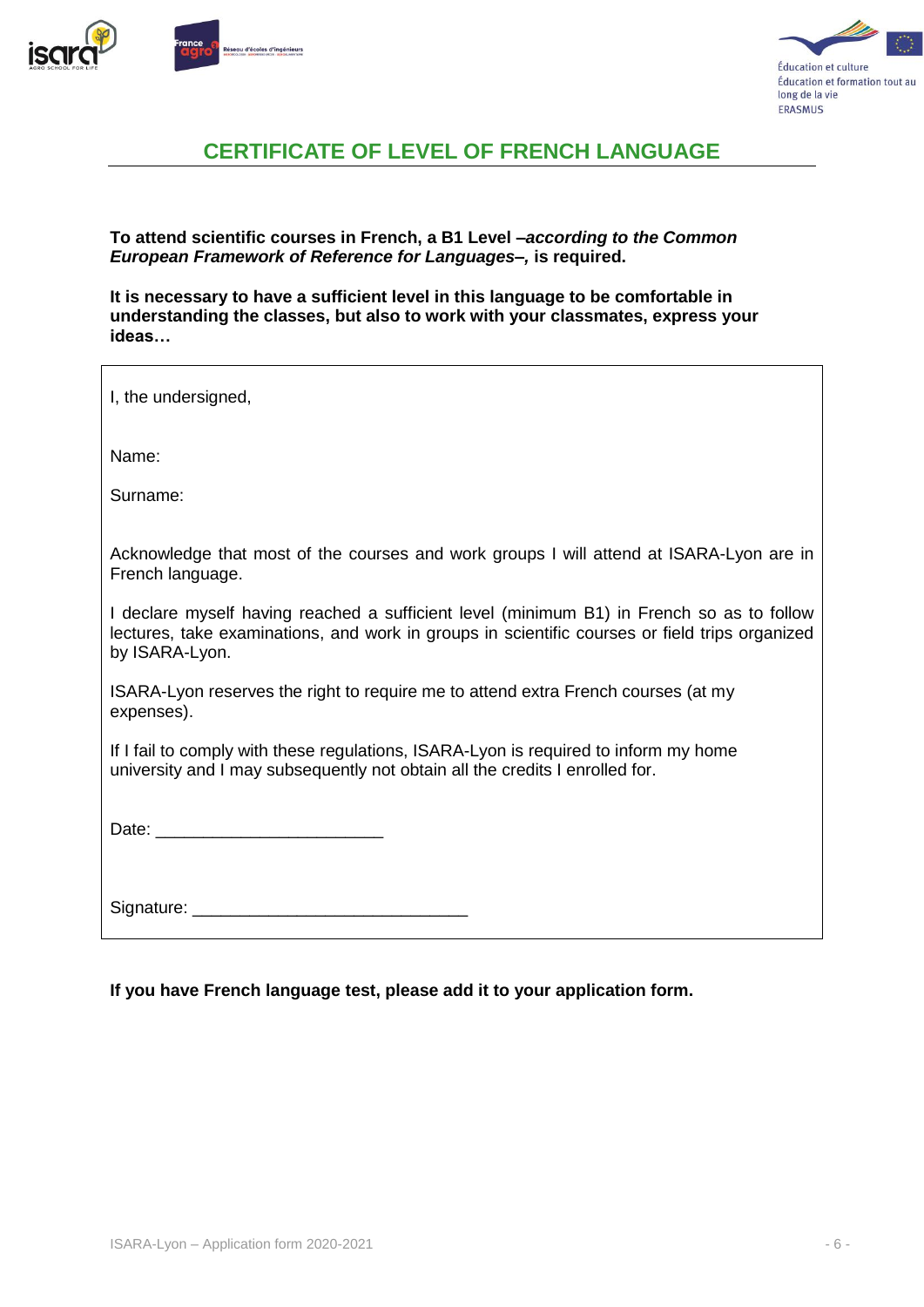



# **CERTIFICATE OF LEVEL OF ENGLISH LANGUAGE**

**To attend scientific courses in English, a B1 Level** *–according to the Common European Framework of Reference for Languages–,* **is required.**

**It is necessary to have a sufficient level in this language to be comfortable in understanding the classes, but also to work with your classmates, express your ideas…**

| I, the undersigned,                                                                                                                                                                                            |
|----------------------------------------------------------------------------------------------------------------------------------------------------------------------------------------------------------------|
| Name:                                                                                                                                                                                                          |
| Surname:                                                                                                                                                                                                       |
| Acknowledge that most of the courses and work groups I will attend at ISARA-Lyon are in<br>English language.                                                                                                   |
| I declare myself having reached a sufficient level (minimum B1) in English so as to follow<br>lectures, take examinations, and work in groups in scientific courses or field trips organized<br>by ISARA-Lyon. |
| ISARA-Lyon reserves the right to require me to attend extra English courses (at my<br>expenses).                                                                                                               |
| If I fail to comply with these regulations, ISARA-Lyon is required to inform my home<br>university and I may subsequently not obtain all the credits I enrolled for.                                           |
|                                                                                                                                                                                                                |
|                                                                                                                                                                                                                |

**If you have English language test, please add it to your application form.**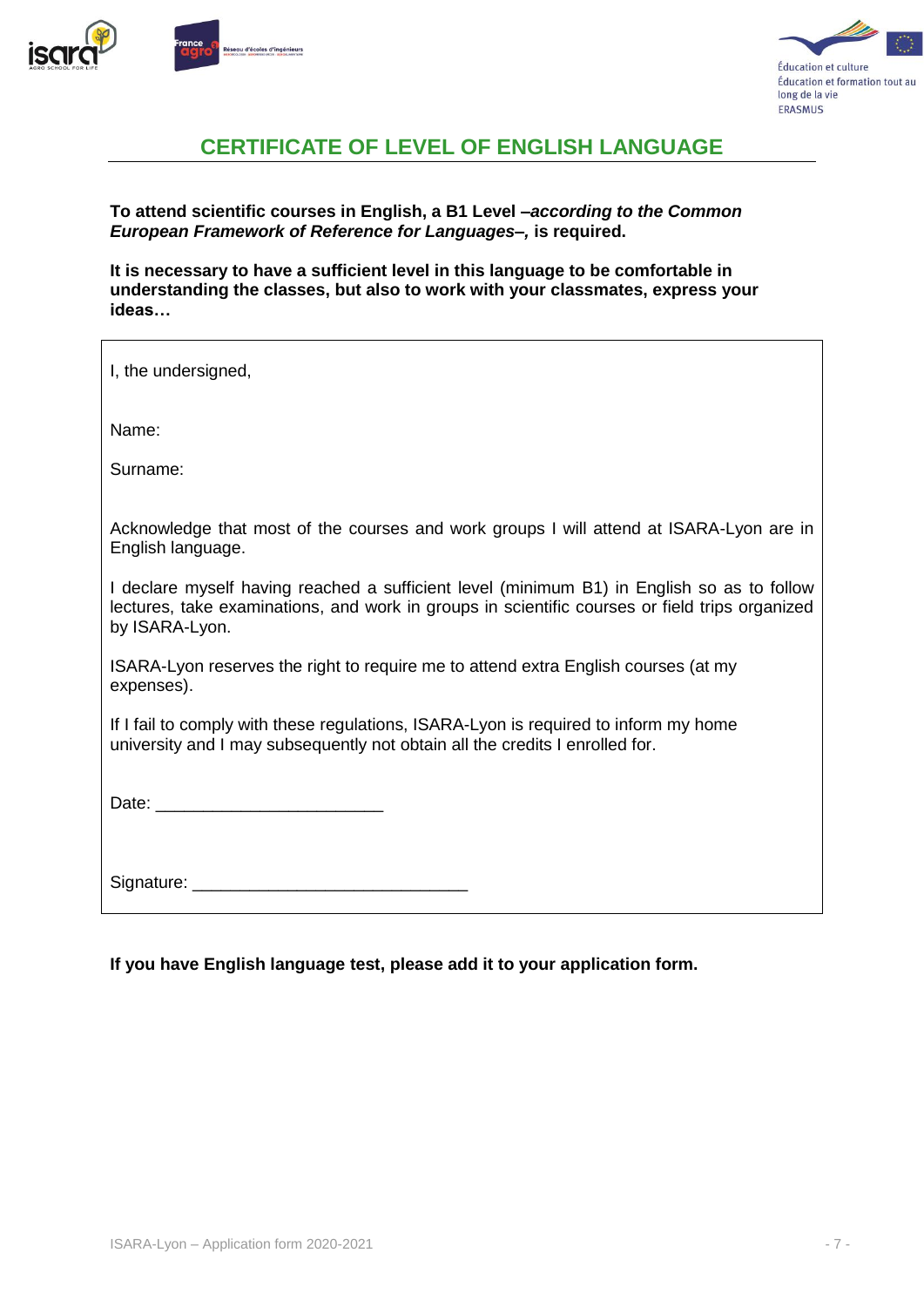



## **CERTIFICATE OF PERSONAL COMMITMENT**

#### **Class information:**

At ISARA-Lyon, courses take place from Monday to Friday. There are about 30 to 36 hours of mandatory classes a week.

There are generally a maximum of 4 hours in the morning and 4 hours in the afternoon: 8 am till 6 pm.

Courses can be lectures or practical seminars (small groups). Class time may also include, as it is currently the case, field work and personal research projects.

\*\*Once registered on a course, you must attend all classes\*\* /!\

| I, the undersigned,                                                                                                        |
|----------------------------------------------------------------------------------------------------------------------------|
| Name:                                                                                                                      |
| Surname:                                                                                                                   |
| Acknowledge that all courses and outings are mandatory, and should be attended at the right<br>time and on the right date. |

Failing to do so, I agree to notify my teachers and the administrative staff beforehand and to provide valid justification for any missed lesson or outing.

I declare myself entirely responsible for any activities performed outside the ISARA-Lyon timetable.

If I fail to comply with these regulations, ISARA-Lyon is required to inform my home university and I may subsequently not obtain all the credits I enrolled for.

Date:  $\Box$ 

| Signature: |  |
|------------|--|
|            |  |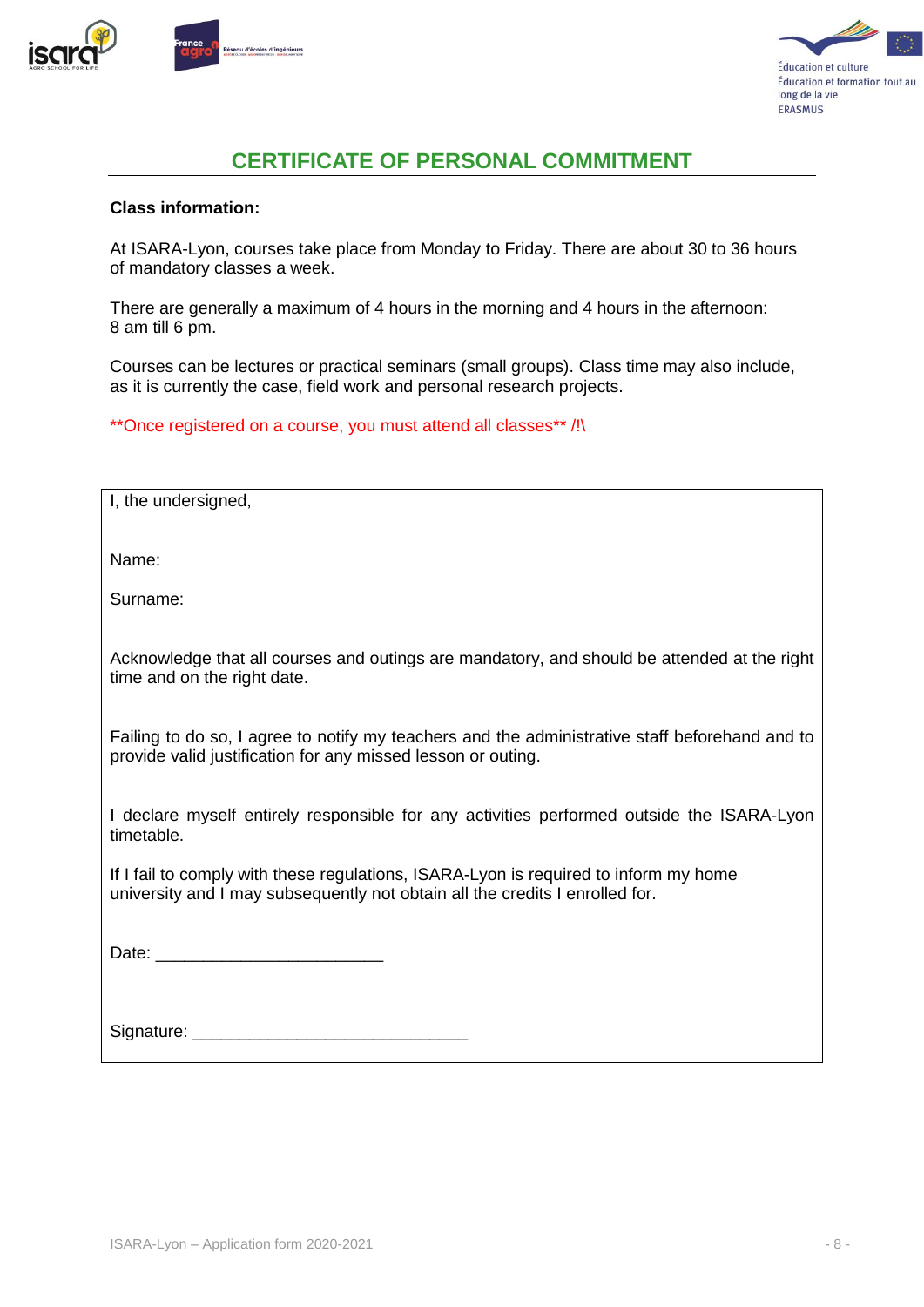



## **INSURANCE COVERAGE**

#### **Please refer to the International Student Guide on our [website](https://www.isara.fr/en/Study-at-Isara-Lyon/Exchange-students/Academic-semesters-and-intersnhips) for detailed information on insurance.**

#### **Please tick one of the three options below:**

| * I attest that I will subside to an insurance policy once I am in Lyon                                                                                                                                                                                                                                    |
|------------------------------------------------------------------------------------------------------------------------------------------------------------------------------------------------------------------------------------------------------------------------------------------------------------|
| Date and signature:                                                                                                                                                                                                                                                                                        |
|                                                                                                                                                                                                                                                                                                            |
| * If I already have my own insurance policy valid for an academic semester in<br>France for the forthcoming year, I attest that this insurance is covering my:                                                                                                                                             |
| - Medical costs & hospitalisation<br>yes $\Box$<br>no II<br>- Civil liability<br>$yes$ $\Box$<br>$no$    <br>- Repatriation<br>yes $\square$<br>$no$   <br>- Work accidents<br>yes $\Box$<br>$no \square$<br>- Other:                                                                                      |
| I attach to my application a copy of the contract which is valid for the whole period<br>that I shall spend in France.                                                                                                                                                                                     |
| Date and signature:                                                                                                                                                                                                                                                                                        |
|                                                                                                                                                                                                                                                                                                            |
| *Being an EU student, I attest that I have a European Health Insurance Card<br>valid during the period of my studies in France. Note that you will be covered<br>for the same risks than you are in your home country therefore; you have to<br>check that your insurance is covering all the items above. |
| *EU students <b>must</b> attach a copy of the <b>European Health Insurance Card</b> with the<br>appropriate expiry date.                                                                                                                                                                                   |
| Date and signature:                                                                                                                                                                                                                                                                                        |

*To be signed once in Lyon:*

I the undersigned,\_\_\_\_\_\_\_\_\_\_\_\_\_\_\_\_\_\_\_\_\_\_\_\_\_\_\_\_\_\_\_\_\_\_\_\_\_\_(name and surname) attest that I have received all necessary information about complementary insurance requirements and I am personally responsible for subscribing to any policy recommended by ISARA-Lyon.

Date and signature: